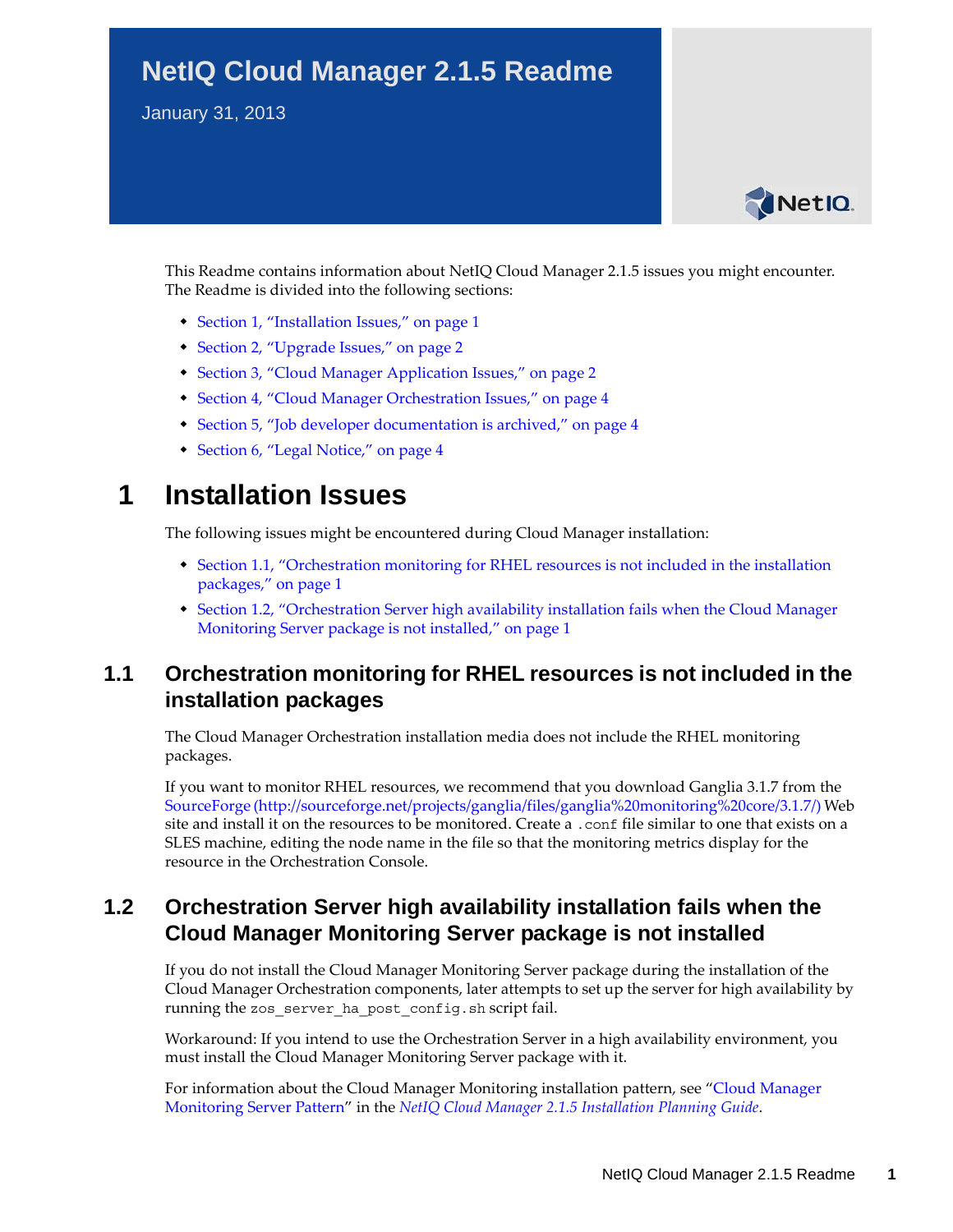For information about installing the Monitoring pattern in YaST, see Step 5 in the "Installing the Orchestration Server to a SLES 11 Pacemaker Cluster Environment"procedure of the *NetIQ Cloud Manager 2.1.5 Orchestration Server High Availability Configuration Guide*.

For information about configuring Cloud Manager Orchestration Monitoring, see "Configuring the Monitoring Server and Monitoring Agent" in the *NetIQ Cloud Manager 2.1.5 Orchestration Installation Guide*.

# <span id="page-1-0"></span>**2 Upgrade Issues**

The following issues might be encountered during Cloud Manager installation:

• [Section 2.1, "Upgrading from a Pre-2.1.4 Version of Cloud Manager," on page 2](#page-1-3)

### <span id="page-1-3"></span>**2.1 Upgrading from a Pre-2.1.4 Version of Cloud Manager**

If you are upgrading from a version of Cloud Manager earlier that 2.1.4 and if your current Cloud Manager environment has resource groups that include repositories, it is necessary to execute a command at the Karaf console of the Cloud Manager Application Server after you upgrade to version 2.1.5 and before you start the upgraded workloads.

cm:repo-groups-upgrade

The command executes a number of operations:

- Ensures that the NCM\_RGRepository policy is deployed on the Orchestration Server.
- Ensures that the repository group is created on the Cloud Manager 2.1.5 Orchestration Server.
- \* Sets the resource.vm.ncm.repository group fact on the VMs that are associated with a resource group.

You should also run the command when you create a new workload in an upgraded business service or when you import a VM and associate it with an upgraded resource group.

# <span id="page-1-1"></span>**3 Cloud Manager Application Issues**

The following issues might be encountered with the Cloud Manager Application components:

- [Section 3.1, "Intermittent interface display problem," on page 2](#page-1-2)
- [Section 3.2, "Saving multiple Cloud Manager reports not possible when using the Firefox](#page-2-1)  [browser," on page 3](#page-2-1)
- [Section 3.3, "Remote console for a workload does not launch from Internet Explorer with](#page-2-0)  [Chrome Frame plug-in," on page 3](#page-2-0)

#### <span id="page-1-2"></span>**3.1 Intermittent interface display problem**

A Cloud Manager user might see intermittent display problems in the Cloud Manager Web console interface where some tabs are not properly displayed.

If you encounter this problem, we recommend that you restart the Cloud Manager Application Server.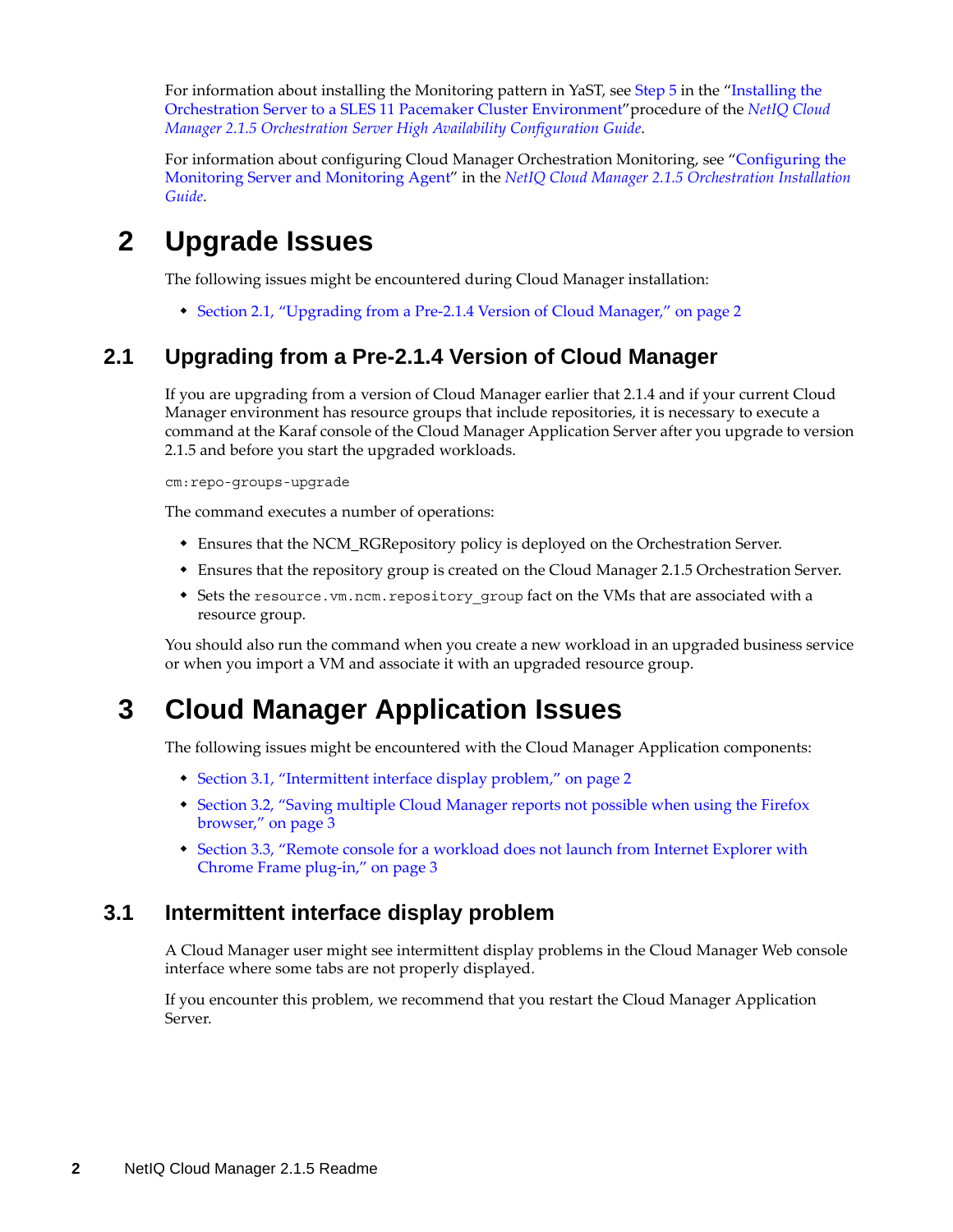### <span id="page-2-1"></span>**3.2 Saving multiple Cloud Manager reports not possible when using the Firefox browser**

When you attempt to save more than one Cloud Manager .pdf report from a Firefox browser (version 15.0.1) while viewing the Cloud Manager Application Server Console, attempts to save more than one .pdf report fail.

Workaround: Log out of the console and log back in to save one report at a time, or use another browser, such as Microsoft Internet Explorer 9, to view and save multiple reports in .pdf format in the same session.

### <span id="page-2-0"></span>**3.3 Remote console for a workload does not launch from Internet Explorer with Chrome Frame plug-in**

If you are using Microsoft Internet Explorer 9 with the Google Chrome Frame plug-in and a selfsigned security certificate (in a test environment) to view the Cloud Manager Application Server console, and if you try to launch a remote session of a workload in a business service, the remote session fails.

Testing has shown that the failure occurs because Chrome Frame does not allow a self-signed security certificate.

Workaround: You can force Chrome Frame to accept the self-signed certificate as a trusted root in Windows by using the following steps:

**NOTE:** This procedure is effective only if the VNC proxy is configured to use the same certificate as the Cloud Manager Application Server console.

- **1** Open Internet Explorer as an Administrator, then, using Internet Explorer to open the Cloud Manager console, note the warning from the browser about an unrecognized certificate.
- **2** At the warning dialog, specify that you want to continue to the Website.
- **3** In the browser address bar, click the certificate warning, then click *View Certificates*.
- **4** In the certificate pop-up, click *Install Certificate* then click *Next*.

**TIP:** The *Install Certificate* button does not display unless you are running the browser as Administrator.

- **5** Select *Place all certificates in the following store*, then click *Browse*.
- **6** From the list, select *Trusted Root Certification Authorities*, then click *OK*, click *Next*, then click *Finish*.
- **7** At the confirmation dialog, click *Yes*, then, at the next confirmation dialog, click *Close*.
- **8** At the certificate popup, click *Close*.

Test the workaround by closing the browser and reopening it to the Cloud Manager console. You should not see a certificate warning and you should be able to connect to the console using the Chrome Frame plug-in.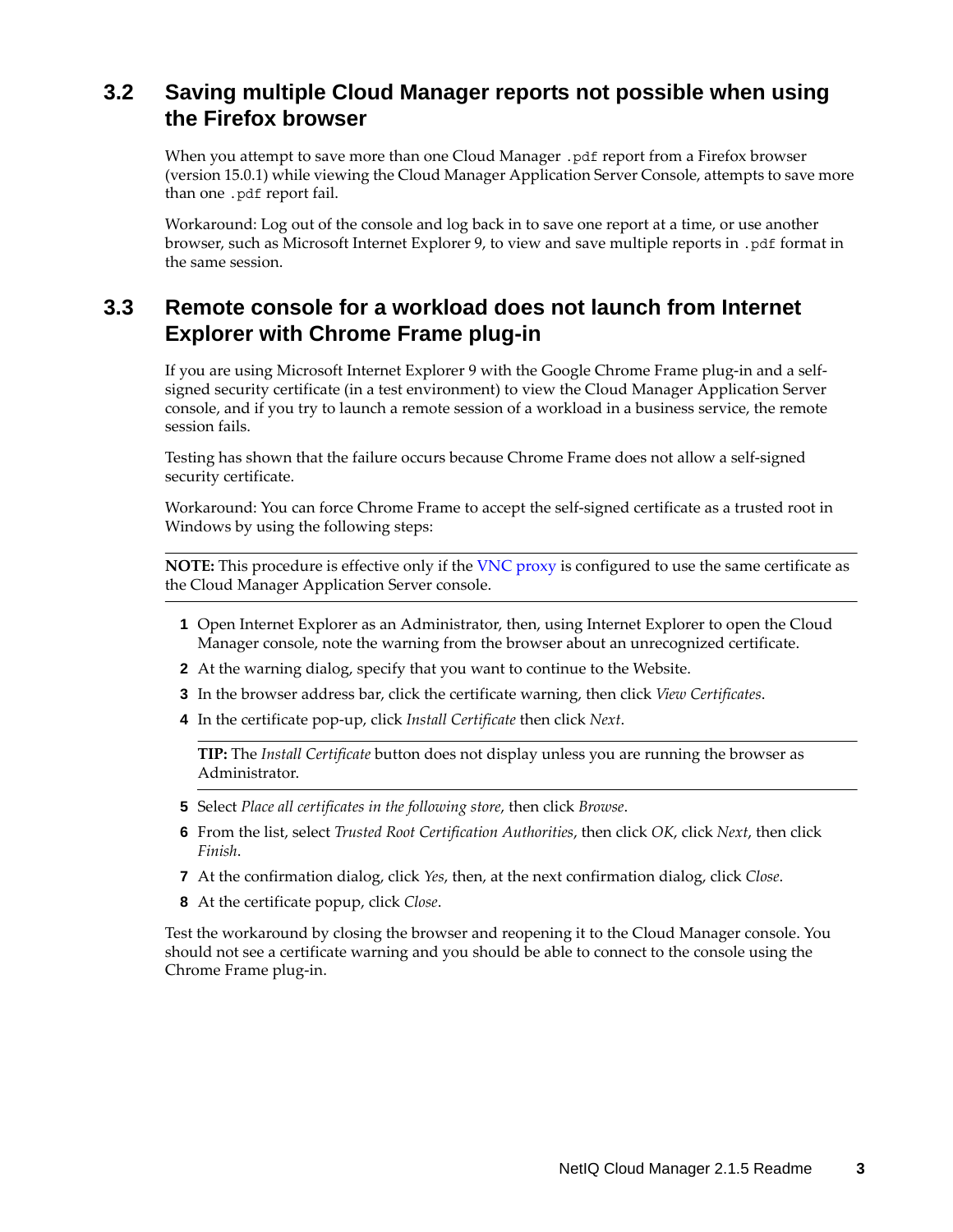# <span id="page-3-1"></span>**4 Cloud Manager Orchestration Issues**

The following issues might be encountered with the Cloud Manager Orchestration components:

- [Section 4.1, "Orchestration Server issues," on page 4](#page-3-4)
- [Section 4.2, "Citrix Xen VM issues in the Orchestration Console," on page 4](#page-3-5)

#### <span id="page-3-4"></span>**4.1 Orchestration Server issues**

The following information is included in this section:

[Section 4.1.1, "Support for VMware clusters," on page 4](#page-3-6)

#### <span id="page-3-6"></span>**4.1.1 Support for VMware clusters**

NetIQ Cloud Manager deploys workloads managed by the VMware ESX hypervisor only into resource pools that have been configured on an associated cluster. This requires that the Cloud Manager administrator assign these VMware resource pools to NetIQ Cloud Manager resource groups.

#### <span id="page-3-5"></span>**4.2 Citrix Xen VM issues in the Orchestration Console**

The following information is included in this section:

 [Section 4.2.1, "Xenserv provisioning adapter cannot deploy workloads to certain repositories,"](#page-3-3)  [on page 4](#page-3-3)

#### <span id="page-3-3"></span>**4.2.1 Xenserv provisioning adapter cannot deploy workloads to certain repositories**

Testing has shown that using the Citrix XenServer (xenserv) provisioning adapter to provision a workload fails to properly set the repository.vmhosts fact to the set of XenServer hosts that can access the repository. This behavior is revealed if the display name of the datastore in XenCenter is "storage."

Workaround: Rename the "storage" repository in XenCenter, then in the Orchestration Console click *Discover > VM Hosts & Repositories*.

## <span id="page-3-2"></span>**5 Job developer documentation is archived**

Documentation for custom job/policy writing is now archived in older versions (that is, Cloud Manager 2.1.1 and previous) of the product documentation. The most current *Job Development Guide* can be found in the .zip [file](https://www.netiq.com/documentation/cloudmanager2/pdfdoc/cloudmanager21.zip) (https://www.netiq.com/documentation/cloudmanager2/pdfdoc/ cloudmanager21.zip) of product manuals at the [product documentation Web site](https://www.netiq.com/documentation/cloudmanager2/) (https:// www.netiq.com/documentation/cloudmanager2/) in *Previous Versions* > *Cloud Manager 2.1* > *Guides*. The file is ncm2\_orch\_developer.pdf.

# <span id="page-3-0"></span>**6 Legal Notice**

THIS DOCUMENT AND THE SOFTWARE DESCRIBED IN THIS DOCUMENT ARE FURNISHED UNDER AND ARE SUBJECT TO THE TERMS OF A LICENSE AGREEMENT OR A NON-DISCLOSURE AGREEMENT. EXCEPT AS EXPRESSLY SET FORTH IN SUCH LICENSE AGREEMENT OR NON-DISCLOSURE AGREEMENT, NETIQ CORPORATION PROVIDES THIS DOCUMENT AND THE SOFTWARE DESCRIBED IN THIS DOCUMENT "AS IS" WITHOUT WARRANTY OF ANY KIND, EITHER EXPRESS OR IMPLIED, INCLUDING, BUT NOT LIMITED